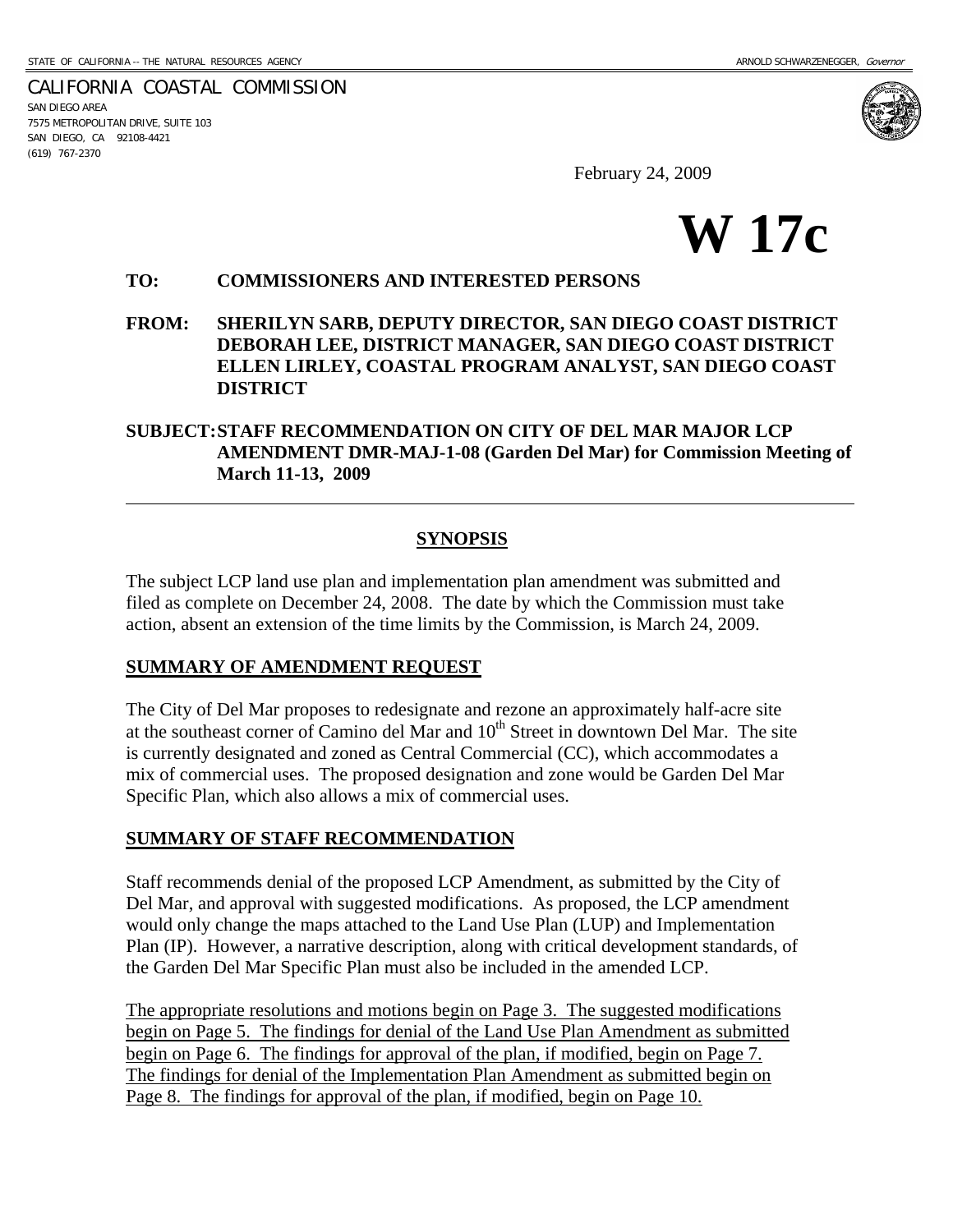### **ADDITIONAL INFORMATION**

Further information on the Del Mar LCP amendment **DMR-MAJ-1-08** may be obtained from Ellen Lirley, Coastal Planner, at (619) 767-2370.

## **PART I. OVERVIEW**

 $\overline{a}$ 

# **A. LCP HISTORY**

In May 1991, the City of Del Mar submitted its Land Use Plan (LUP) for Commission action. The Commission denied the LUP as submitted, but approved it with suggested modifications in September, 1991. The City did not accept the suggested modifications within six months, so the City resubmitted the same documents and the Commission again approved the LUP with suggested modifications in June, 1992. This time, the City Council did adopt the modifications within the prescribed time and the Commission effectively certified the LUP in March, 1993. The Implementation Plan was approved with suggested modifications on March 13, 2001. On September 11, 2001, the Commission concurred with the Executive Director's determination to effectively certify the City of Del Mar Local Coastal Program. The certified LCP was amended in 2002 to incorporate the city's MSCP Subarea Plan.

## **B. STANDARD OF REVIEW**

The standard of review for land use plans, or their amendments, is found in Section 30512 of the Coastal Act. This section requires the Commission to certify an LUP or LUP amendment if it finds that it meets the requirements of Chapter 3 of the Coastal Act. Specifically, it states:

### Section 30512

(c) The Commission shall certify a land use plan, or any amendments thereto, if it finds that a land use plan meets the requirements of, and is in conformity with, the policies of Chapter 3 (commencing with Section 30200). Except as provided in paragraph (1) of subdivision (a), a decision to certify shall require a majority vote of the appointed membership of the Commission.

Pursuant to Section 30513 of the Coastal Act, the Commission may only reject zoning ordinances or other implementing actions, as well as their amendments, on the grounds that they do not conform with, or are inadequate to carry out, the provisions of the certified land use plan. The Commission shall take action by a majority vote of the Commissioners present.

In those cases when a local government approves implementing ordinances in association with a land use plan amendment and both are submitted to the Commission for certification as part of one LCP amendment, pursuant to Section 13542(c) of the Commission's regulations, the standard of review of the implementing actions shall be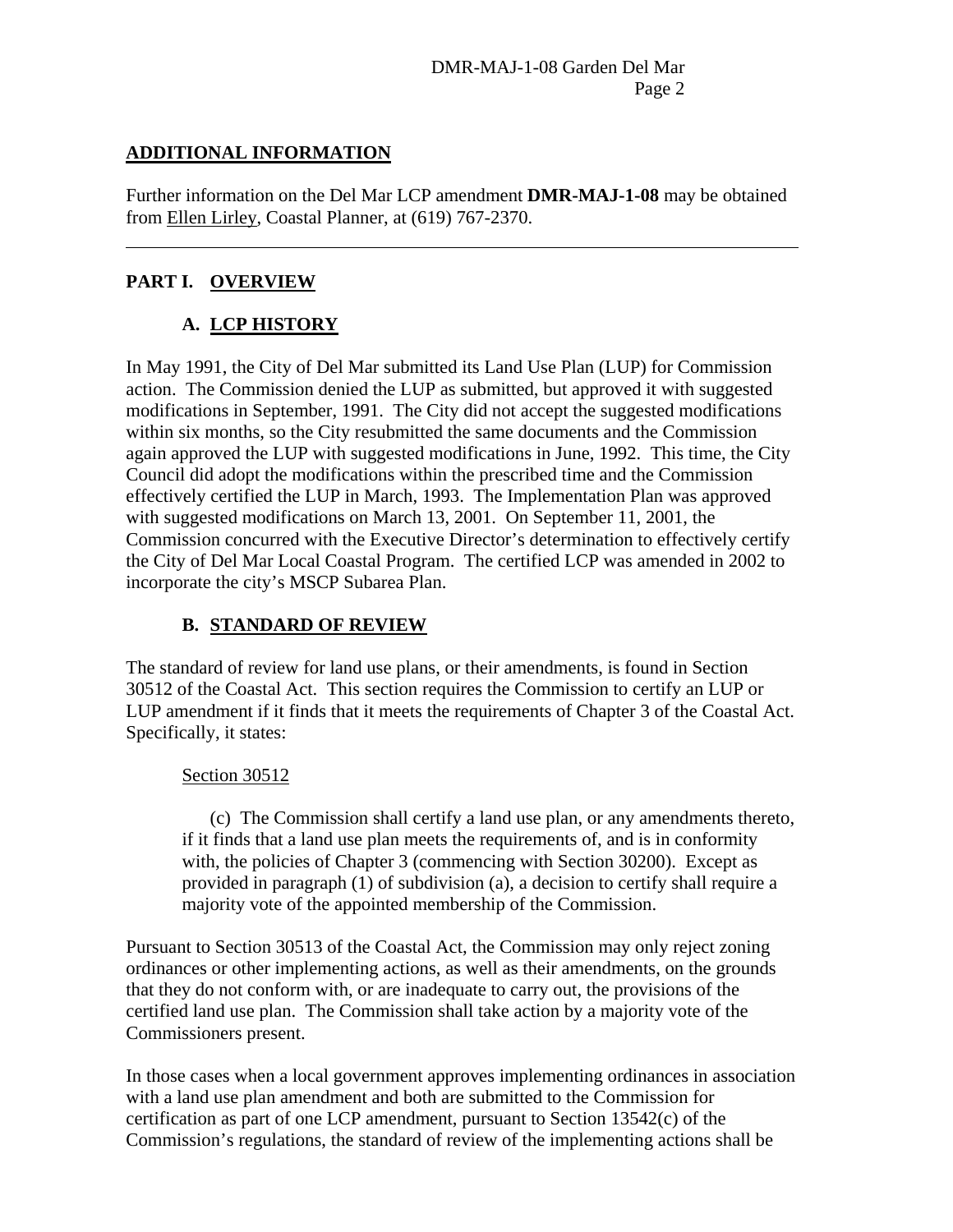the land use plan most recently certified by the Commission. Thus, if the land use plan is conditionally certified subject to local government acceptance of the suggested modifications, the standard of review shall be the conditionally certified land use plan. LCPs or LCP amendments must also be consistent with Section 30001.5 of the Coastal Act.

# **C. PUBLIC PARTICIPATION**

The City has held Planning Commission and City Council meetings with regard to the subject amendment request. All of those local hearings were duly noticed to the public. Notice of the subject amendment has been distributed to all known interested parties.

## **PART II. LOCAL COASTAL PROGRAM SUBMITTAL - RESOLUTIONS**

Following a public hearing, staff recommends the Commission adopt the following resolutions and findings. The appropriate motion to introduce the resolution and a staff recommendation are provided just prior to each resolution.

### **I. MOTION:** *I move that the Commission certify the Land Use Plan Amendment for the City of Del Mar LCP, as submitted.*

## **STAFF RECOMMENDATION OF DENIAL OF CERTIFICATION:**

Staff recommends a **NO** vote on the motion. Failure of this motion will result in denial of the land use plan amendment as resubmitted and adoption of the following resolution and findings. The motion passes only by an affirmative vote of a majority of the appointed Commissioners.

### **RESOLUTION TO DENY CERTIFICATION OF LAND USE PLAN AMENDMENT AS SUBMITTED:**

The Commission hereby denies certification of the Land Use Plan Amendment for the City of Del Mar as submitted and finds for the reasons discussed below that the submitted Land Use Plan Amendment fails to meet the requirements of and does not conform to the policies of Chapter 3 of the California Coastal Act. Certification of the plan would not comply with the California Environmental Quality Act because there are feasible alternatives or mitigation measures that would substantially lessen any significant adverse impact which the Land Use Plan Amendment may have on the environment.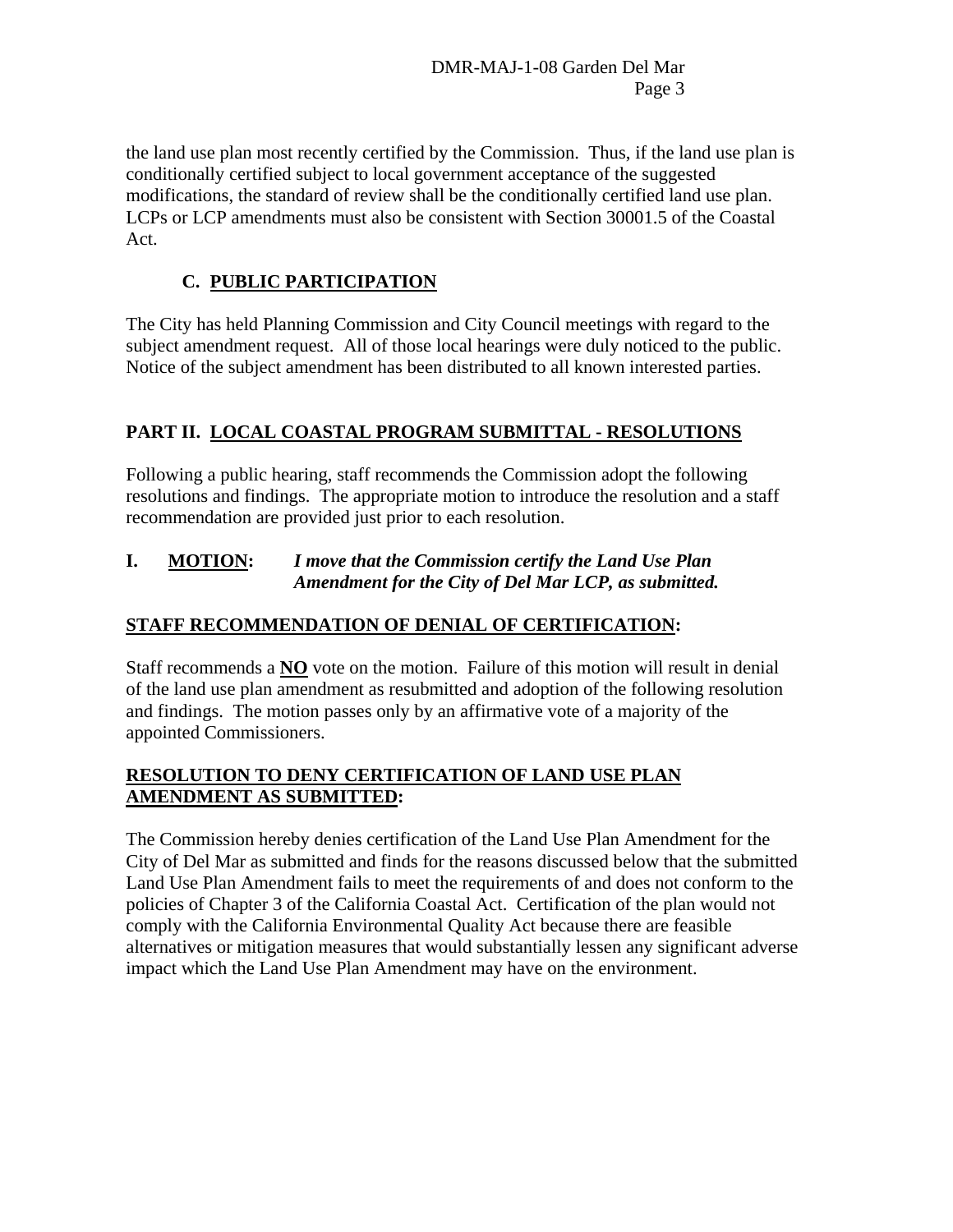### **II. MOTION:** *I move that the Commission certify the Land Use Plan Amendment for the City of Del Mar LCP if modified in accordance with the suggested changes set forth in the staff report.*

#### **STAFF RECOMMENDATION: CERTIFICATION IF MODIFIED AS SUGGESTED:**

Staff recommends a **YES** vote on the motion. Passage of the motion will result in certification with suggested modifications of the submitted land use plan amendment and the adoption of the following resolution and findings. The motion passes only by an affirmative vote of a majority of the appointed Commissioners.

#### **RESOLUTION TO CERTIFY SUBMITTED LAND USE PLAN AMENDMENT IF MODIFIED AS SUGGESTED:**

Subject to the following modifications, the Commission hereby certifies the Land Use Plan Amendment for the City of Del Mar LCP, and finds for the reasons discussed herein that, if modified as suggested below, the submitted Land Use Plan Amendment will meet the requirements of and conform to the policies of Chapter 3 of the California Coastal Act. Certification of the plan if modified as suggested below complies with the California Environmental Quality Act because either 1) feasible mitigation measures and/or alternatives have been incorporated to substantially lessen any significant adverse effects of the plan on the environment, or 2) there are no further feasible alternatives or mitigation measures which could substantially lessen any significant adverse impact which the Land Use Plan Amendment may have on the environment.

### **III. MOTION:** *I move that the Commission reject the Implementation Program*  *Amendment for the City of Del Mar LCP, as submitted.*

### **STAFF RECOMMENDATION OF REJECTION:**

Staff recommends a **YES** vote. Passage of this motion will result in rejection of Implementation Program Amendment and the adoption of the following resolution and findings. The motion passes only by an affirmative vote of a majority of the Commissioners present.

### **RESOLUTION TO DENY CERTIFICATION OF THE IMPLEMENTATION PROGRAM AMENDMENT AS SUBMITTED:**

The Commission hereby denies certification of the Implementation Program Amendment submitted for the City of Del Mar LCP, and adopts the findings set forth below on grounds that the Implementation Program Amendment as submitted does not meet the requirements of and is not in conformity with the policies of Chapter 3 of the Coastal Act Certification of the Implementation Program Amendment would not meet the requirements of the California Environmental Quality Act as there are feasible alternatives and mitigation measures that would substantially lessen the significant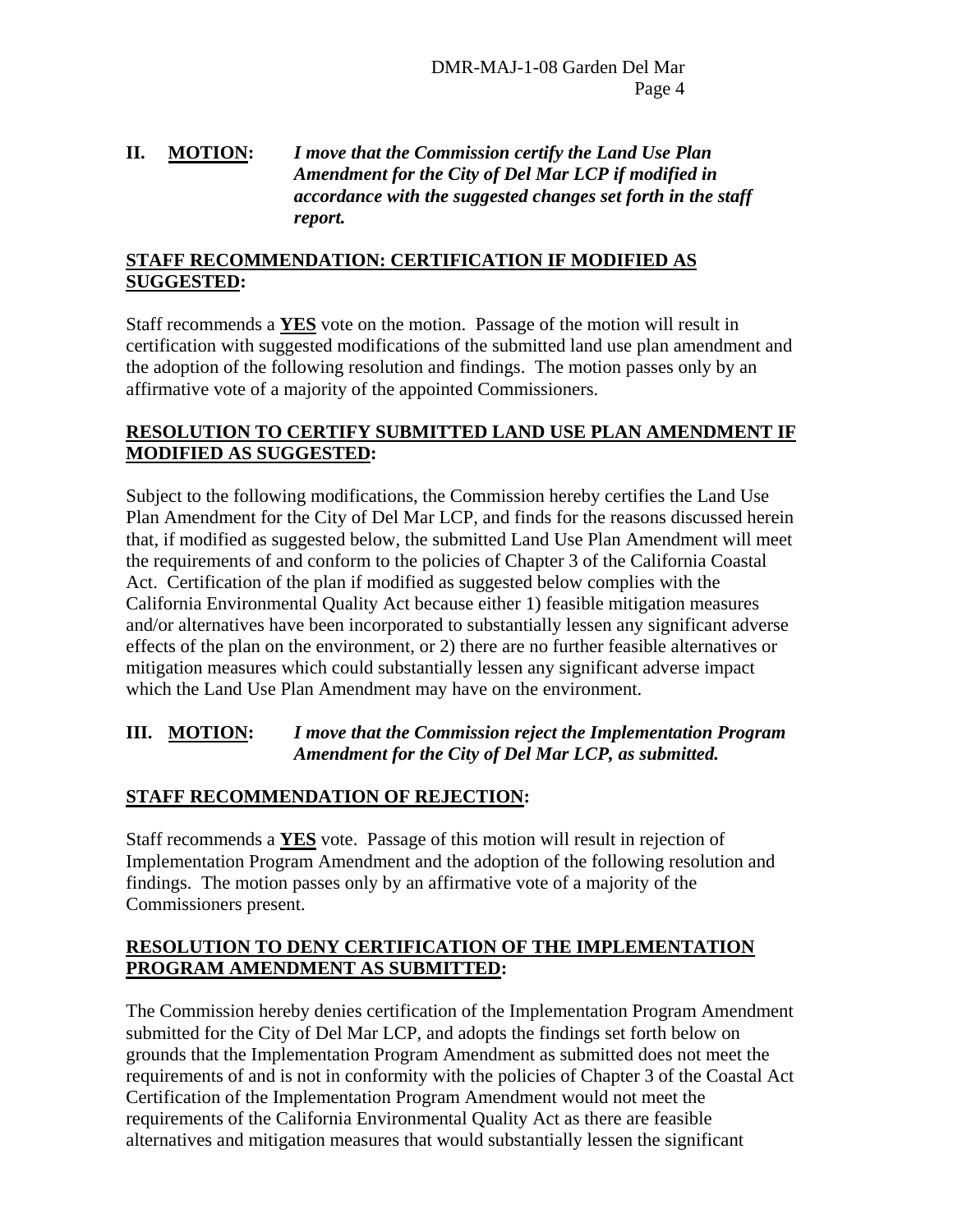adverse impacts on the environment that will result from certification of the Implementation Program Amendment as submitted

### **IV. MOTION:** *I move that the Commission certify the Implementation Program Amendment for the City of Del Mar LCP, if it is modified as suggested in this staff report.*

### **STAFF RECOMMENDATION:**

Staff recommends a **YES** vote. Passage of this motion will result in certification of the Implementation Program Amendment with suggested modifications and the adoption of the following resolution and findings. The motion passes only by an affirmative vote of a majority of the Commissioners present.

### **RESOLUTION TO CERTIFY THE IMPLEMENTATION PROGRAM AMENDMENT WITH SUGGESTED MODIFICATIONS:**

The Commission hereby certifies the Implementation Program Amendment for the City of Del Mar LCP if modified as suggested and adopts the findings set forth below on grounds that the Implementation Program Amendment with the suggested modifications will meet the requirements of and be in conformity with the policies of Chapter 3 of the Coastal Act. Certification of the Implementation Program Amendment if modified as suggested complies with the California Environmental Quality Act, because either 1) feasible mitigation measures and/or alternatives have been incorporated to substantially lessen any significant adverse effects of the Implementation Program Amendment on the environment, or 2) there are no further feasible alternatives and mitigation measures that would substantially lessen any significant adverse impacts on the environment.

## **PART III. SUGGESTED MODIFICATIONS**

Staff recommends the following suggested revisions to the proposed LCP be adopted. The underlined sections represent language that the Commission suggests be added, and the struck-out sections represent language which the Commission suggests be deleted from the language as originally submitted.

1. The following shall be inserted on Page 18 of the LUP, in the first paragraph of 9. Village Center District:

This area is designated primarily as Central Commercial (CC) and is Del Mar's principal commercial, visitor serving and professional area. It extends along both sides of Camino del Mar, beginning at  $9<sup>th</sup>$  Street and reaching north to  $15<sup>th</sup>$  Street. The District contains the site of the U.S. Post Office designated as PF (Public Facilities) on the Land Use Map. Two Three specific plan areas are also included in the Village District and are located on the west and east sides of Camino del Mar in the vicinity of 15<sup>th</sup> Street, and on the east side of Camino del Mar at  $10^{\frac{h}{n}}$ Street. The Specific Plan for the Del Mar Hotel, (HSP west side of Camino del Mar) limits the uses on the site to a hotel, timeshare units and associated retail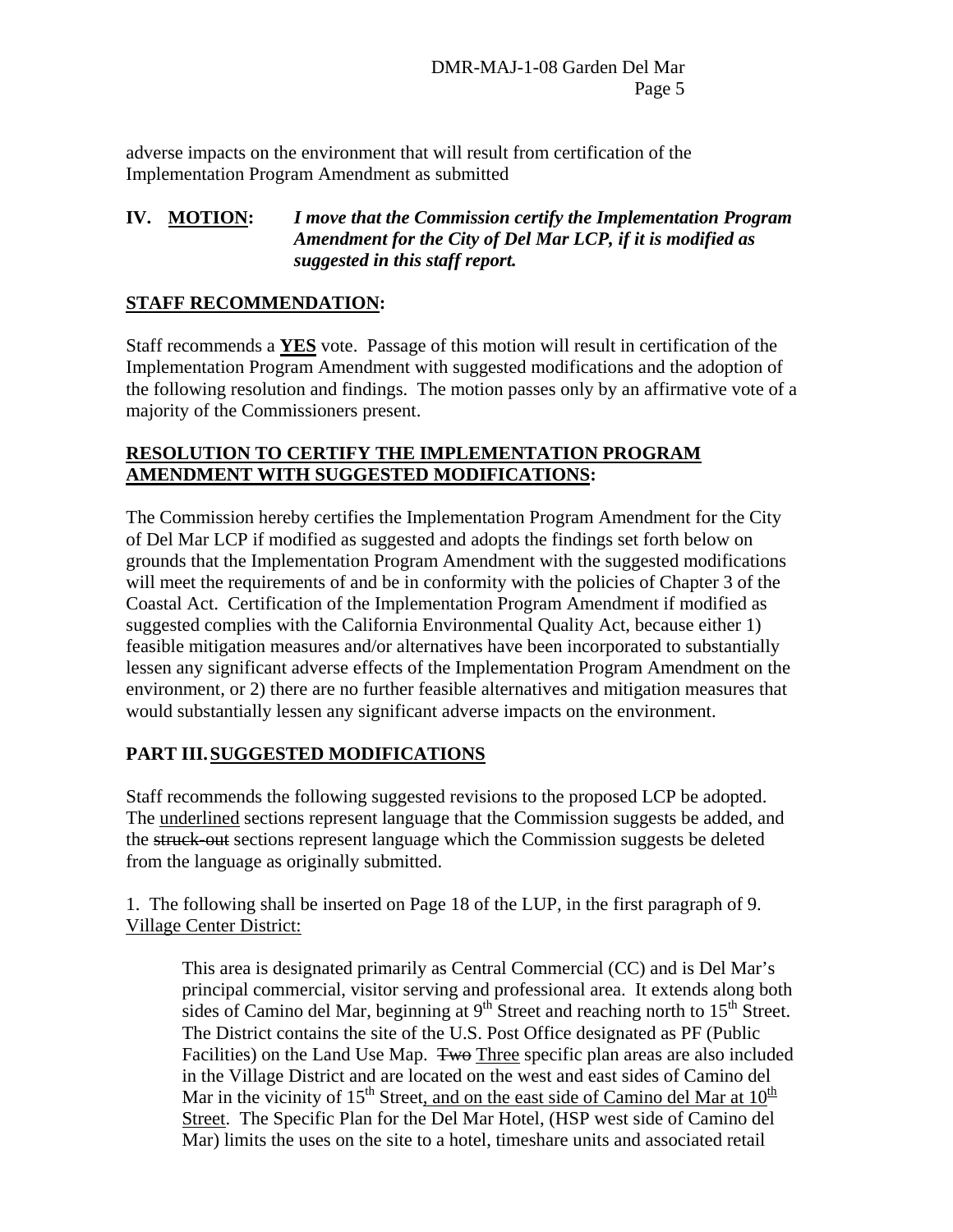uses. The Specific Plan for the Del Mar Plaza, (PSP east side of Camino del Mar) limits the uses on site to restaurant and retail uses with a small percentage allowed for office use. The Specific Plan for the Garden Del Mar, (GDMSP east side of Camino del Mar) limits the uses on site to restaurant, retail and office uses, with only restaurant/retail uses allowed along the Camino del Mar frontage, and requires that at least one restaurant fronting on Camino del Mar be part of any development of this site. Each of the Specific Plan areas devotes a portion of the property to public and quasi-public use. Each of these specific plans was voter approved and is accompanied by a recorded Development Agreement between the City and the developer/property owner. Where a particular conflict arises between the provisions of a valid and recorded Development Agreement and the policies of this Land Use Plan, the former shall continue to be binding and shall supersede the policies of this Land Use Plan. Subsequent development agreements or amendments to existing Development Agreements shall be consistent with this Land Use Plan.

2. The following shall be added to the Land Use Designations/Allowed Uses Table on Pages 23 and 24 of the certified Land Use Plan:

#### GDMSP Uses as allowed per the Garden Del Mar Specific Plan – restaurant, retail, and offices.

3. The following shall be added to the Zone Designations/Allowed Uses Table found in the Exhibits for the Implementation Plan:

**GDMSP** Uses as allowed per the Garden Del Mar Specific Plan – restaurant, retail, and offices.

Development Standards:

Floor Area Ratio: 77% Gross Floor Area: 20,000 sq.ft. Maximum Height: 26 feet Minimum Required Parking: 91 spaces Restaurant/Retail Required along Camino del Mar frontage

#### **PART IV. FINDINGS FOR DENIAL OF CERTIFICATION OF THE CITY OF DEL MAR LAND USE PLAN AMENDMENT, AS SUBMITTED**

### **A. AMENDMENT DESCRIPTION**

The City of Del Mar proposes to redesignate and rezone an approximately half-acre site at the southeast corner of Camino del Mar and  $10<sup>th</sup>$  Street in downtown Del Mar. The site is currently designated and zoned as Central Commercial (CC), which accommodates a mix of commercial uses. The proposed designation and zone would be Garden Del Mar Specific Plan, which also allows a mix of commercial uses. Although both designations allow the same uses, the specific plan places a greater emphasis on visitor-serving uses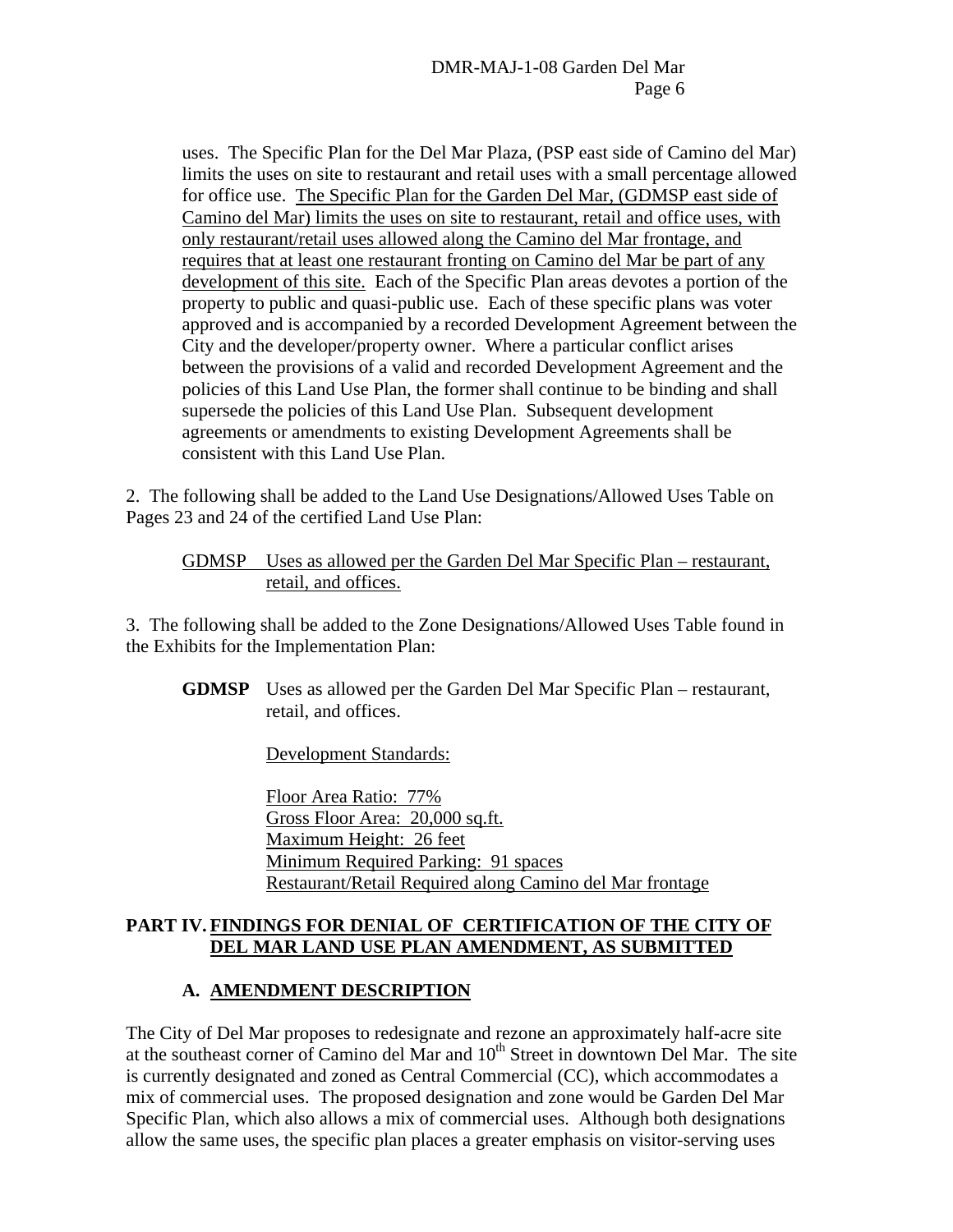along Camino del Mar, allowing only restaurant and retail uses on that frontage, and requiring at least one restaurant be located along it. Camino del Mar is the major coastal access route through the City and follows the historic Highway 101 corridor. The specific plan designation is intended to accommodate a development that has already been approved by the City pursuant to a non-appealable coastal development permit decision. Although the development would have been consistent with the existing CC designation, the Downtown Initiative Overlay Zone (adopted April 8, 1986), which is not part of the City's certified LCP, requires larger new projects in this area to be developed through a specific plan.

## **B. NONCONFORMITY OF THE DEL MAR LAND USE PLAN WITH CHAPTER 3**

The certified Del Mar LCP Land Use Plan is designed to primarily address those areas and policies of the City that most pertain to the Coastal Act. It includes chapters addressing natural resources, seawalls, floodplains, public access, hazards, etc., along with exhibits that include maps and a narrative description of each land use designation. Chapter II – Land Use Development describes the city as a group of districts, and includes descriptions of all land use designations and uses within each area. The Garden del Mar site is within the Village Center District. Most of the district is designated as Central Commercial, allowing general commercial uses, but also includes two existing specific plan areas as well as the subject proposed specific plan site. There are also some multi-family properties located within the District as well as several public buildings. The Garden del Mar site is located near the southern boundary of the Village Center District along Camino del Mar.

The proposed LUP amendment does not raise any significant issues pursuant to Chapter 3 policies of the Coastal Act. The City is only requesting a designation change on the LUP maps for this specific site. However, no narrative description of the specific plan or its allowed uses is included in the LUP, as is done for the City's other existing specific plans. This information is included for all other LUP designations as well in Chapter II – Land Use Development, instead of just on the LUP maps. Without this added information, the LUP is an inadequate standard of review for any development pursuant to the specific plan, and does not provide the specificity needed to guide the development and implementation of the IP. Therefore, the Commission finds the proposed LCP amendment inconsistent with the Coastal Act.

### **PART V. FINDINGS FOR APPROVAL OF THE CITY OF DEL MAR LAND USE PLAN, IF MODIFIED**

# **A. SUMMARY FINDING**

Two suggested modifications are included herein for the LUP component of the City's LCP. Together, they will provide the needed specificity that is already included for all other LUP designations. Thus, with their inclusion, the Commission can find the amended LUP consistent with Chapter 3 of the Coastal Act.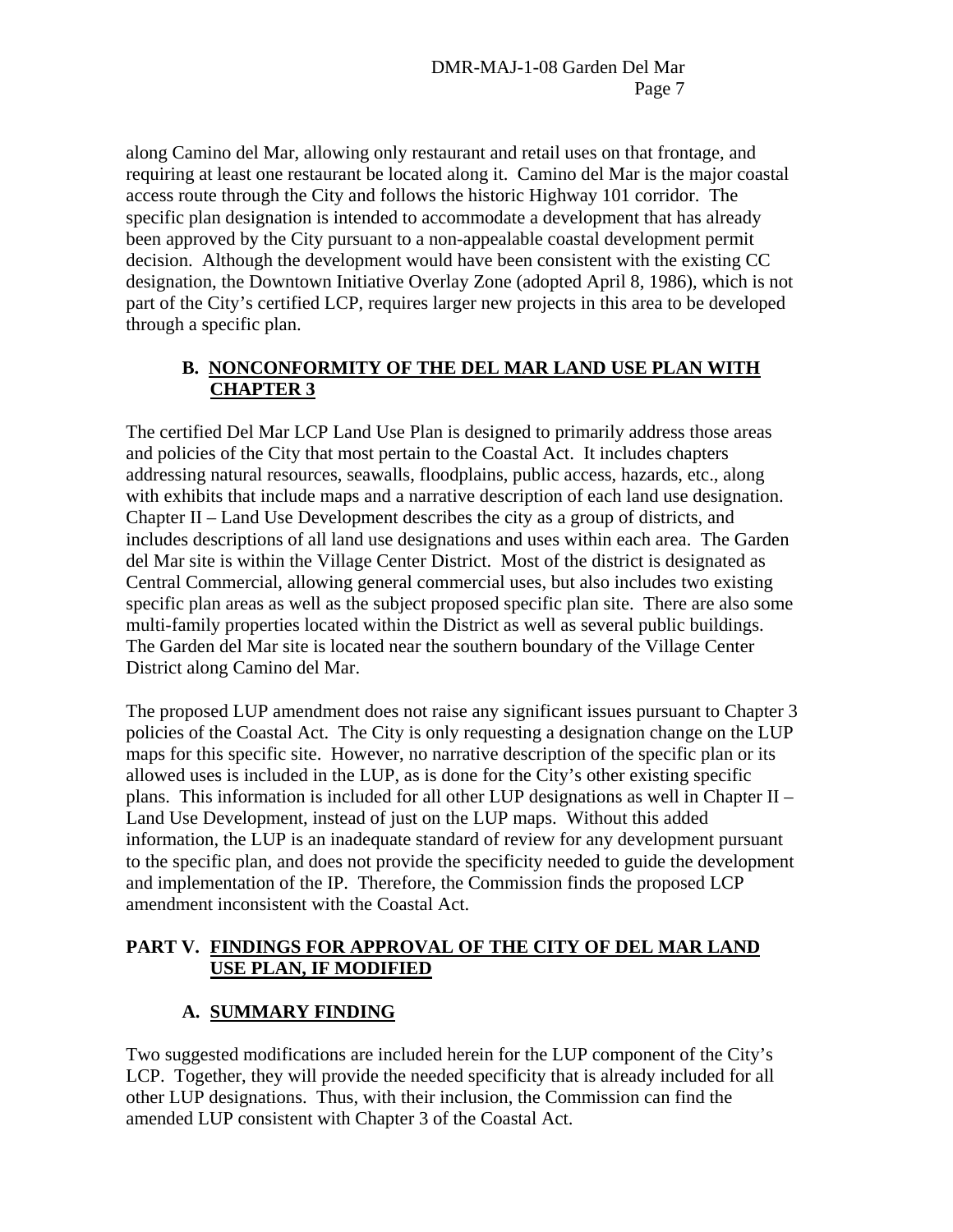### **B. SPECIFIC FINDINGS FOR APPROVAL**

The currently certified Del Mar LUP includes policies addressing allowed uses, public views, parking, and visitor-serving facilities. The subject property is located on the inland side of Camino del Mar at 10th Street, which increases significantly in elevation to the east, such that no public views of the sea are lost through implementation of the GDMSP. Existing LUP policies addressing height limits and parking requirements are not changed in the specific plan, and overall land uses now allowed pursuant to the Central Commercial LUP designation remain in place under the specific plan. The proposed plan is more restrictive than the Central Commercial standards, however, by allowing only restaurant and retail uses along the Camino del Mar frontage. In addition, the specific plan requires at least one restaurant be sited along the frontage. The City wishes to emphasize visitor- serving uses along this main street, even though this is not an area specifically reserved for these high priority uses. There are other districts dedicated in the certified LUP for visitor-commercial and there is no indication that additional lands need to be set aside for such uses at this time. Therefore, the proposed specific plan serves to augment the visitor-commercial land inventory in the City.

The submitted LUP amendment consists of changing the land use designation of a specific property (941 Camino del Mar) from Central Commercial to Garden del Mar Specific Plan on the LUP map and the map legend only. However, the existing land use designations, including the two existing specific plans, are described within the LUP in two other places: within Chapter II – Land Use Development, and on a list of LUP designations and allowed uses on Pages 23 and 24 of the certified LUP. Revisions to the map and map legend alone do not include the specificity needed in a land use plan. Therefore, Suggested Modifications 1 and 2 will provide adequate descriptions to the other two areas that describe land uses in the LUP. With those suggested modifications, the Commission finds that the certified LUP will be fully consistent with Chapter 3 of the Coastal Act and will provide adequate specificity to guide the development of appropriate implementing ordinances.

### **PART VI. FINDINGS FOR REJECTION OF THE CITY OF DEL MAR IMPLEMENTATION PLAN AMENDMENT, AS SUBMITTED**

### **A. AMENDMENT DESCRIPTION**

The City of Del Mar proposes to rezone an approximately half-acre site at the southeast corner of Camino del Mar and  $10<sup>th</sup>$  Street in downtown Del Mar. The site is currently zoned as Central Commercial (CC), which accommodates a mix of commercial uses. The proposed zone would be Garden Del Mar Specific Plan (GDMSP), which also allows a mix of commercial uses. Although both designations allow the same uses, the specific plan places a greater emphasis on visitor-serving uses along Camino del Mar, allowing only restaurant and retail uses on that frontage. The specific plan zone is intended to accommodate a development that has already been approved by the City pursuant to a non-appealable coastal development permit decision. Although the development would have been consistent with the existing CC Zone, the Downtown Initiative Overlay Zone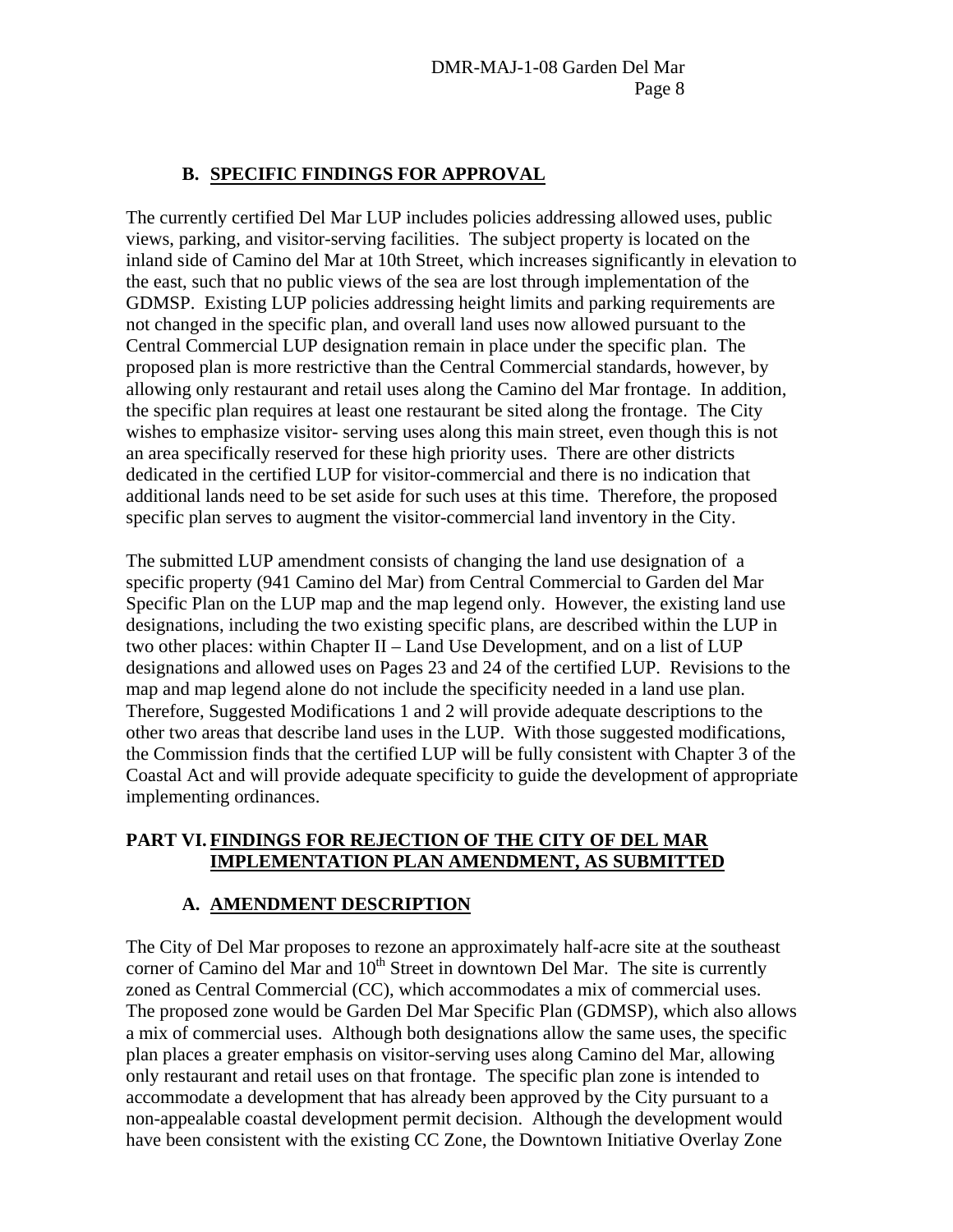(adopted April 8, 1986), which is not part of the City's certified LCP, requires larger new projects in this area to be developed through a specific plan.

## **B. SUMMARY FINDINGS FOR REJECTION**

The proposed IP amendment raises one significant issue pursuant to conformity with, and adequacy to carry out, the policies of the certified LUP, as modified above. The City is only requesting a zoning change on the zone maps for this specific site, and does not propose to incorporate any development standards for the proposed new zone in the LCP. Without this added information, the IP is inadequate to carry out the policies of the certified LUP, as amended herein. Therefore, the Commission finds the proposed LCP amendment inconsistent with the certified LUP.

# **C. SPECIFIC FINDINGS FOR REJECTION**

The standard of review for LCP implementation submittals or amendments is their consistency with and ability to carry out the provisions of the certified LUP.

 a) Purpose and Intent of the Ordinance (Specific Plan). The purpose of the Garden del Mar Specific Plan (GDMSP) is to create a regulatory framework governing the development of the subject property.

 b) Major Provisions of the Ordinance (Specific Plan). The GDMSP includes many detailed provisions, but the most significant are:

- Defines the project
- Defines the project's intent and development parameters
- Demonstrates its conformance with the City's Community Plan and other policy and regulatory documents
- Provides exceptional public benefits that justify any development bonuses, in this case, additional floor area
- Creates zoning and development regulations tailored specifically to the property
- Establishes the methods of adoption, amendment and enforcement of the GDMSP

 c) Adequacy of the Ordinance (Specific Plan) to Implement the Certified LUP. The City of Del Mar IP is unique in that it does not include the entire zoning code, even though the City is entirely within the coastal zone. Rather, the IP consists of only those zones that regulate each chapter in the LUP. These include zones addressing seawalls, bluff, slope and canyon development, floodplain development, wetlands and other sensitive habitat areas, public access and parking, etc., along with an ordinance governing the processing of coastal development permits. The various residential, commercial, public facility, and specialty base zones are not themselves part of the LCP. This is how the LCP was originally certified by the Coastal Commission, and works well for this small community. The City did not want the actual base zones to be part of the LCP so they did not have to return to the Commission for every little change. Instead, the LCP is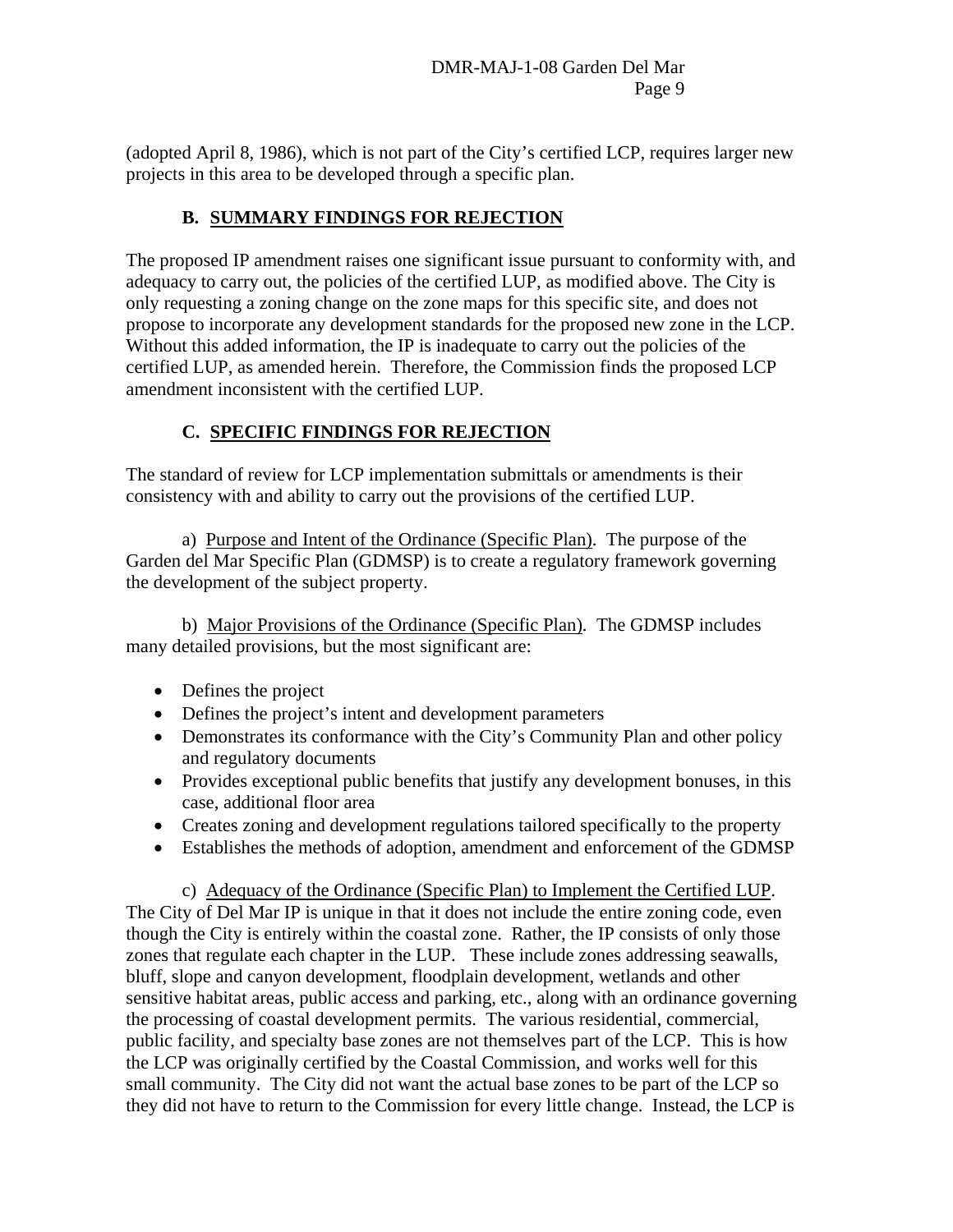based on protection of the City's resources through overlay zones, and the IP zones apply within all base zones, depending on the resources found within each zone.

However, the IP does include a list of all city zones as an exhibit, along with the zoning maps. The list identifies allowed uses for each zone, and includes those specific development standards of most concern to the Coastal Commission, such as height limits, allowed development area, etc. As proposed, the rezoning would be reflected on the zoning map and the list of zones and uses, but no development standards would be made part of the LCP. Without some minimum standards, the proposed new zone cannot be found consistent with, nor adequate to carry out, the certified LUP, which is the legal standard of review, and must be denied as submitted.

### **PART VII. FINDINGS FOR APPROVAL OF THE CITY OF DEL MAR IMPLEMENTATION PLAN AMENDMENT, IF MODIFIED**

As stated previously, the proposed rezone is not fully consistent with the LUP, as submitted. However, Suggested Modification #3 adds development standards to the list of zones and uses for the Garden Del Mar Specific Plan. There are five standards included in the modification, setting limitations on maximum lot coverage, total allowed floor area, height, parking and allowed land uses, with a requirement for restaurant/retail only along the Camino del Mar frontage, with at least one restaurant included in any development proposal. With the inclusion of this suggested modification, the Commission finds the proposed new zone is consistent with, and adequate to carry out, the policies of the certified LUP.

### **PART VIII. CONSISTENCY WITH THE CALIFORNIA ENVIRONMENTAL QUALITY ACT (CEQA)**

Section 21080.5 of the California Environmental Quality Act (CEQA) exempts local government from the requirement of preparing an environmental impact report (EIR) in connection with its local coastal program. The Commission's LCP review and approval program has been found by the Resources Agency to be functionally equivalent to the EIR process. Thus, under CEQA Section 21080.5, the Commission is relieved of the responsibility to prepare an EIR for each LCP.

Nevertheless, the Commission is required in an LCP submittal or, as in this case, an LCP amendment submittal, to find that the LCP, or LCP, as amended, does conform with CEQA provisions. In this particular case, the LCP amendment, with incorporation of the suggested modifications, will not have any significant adverse effects on the environment and there are no feasible alternatives or feasible mitigation measures available which would substantially lessen any significant adverse impact on the environment. Therefore, the Commission finds the subject LCP implementation plan, as amended, conforms with CEQA provisions.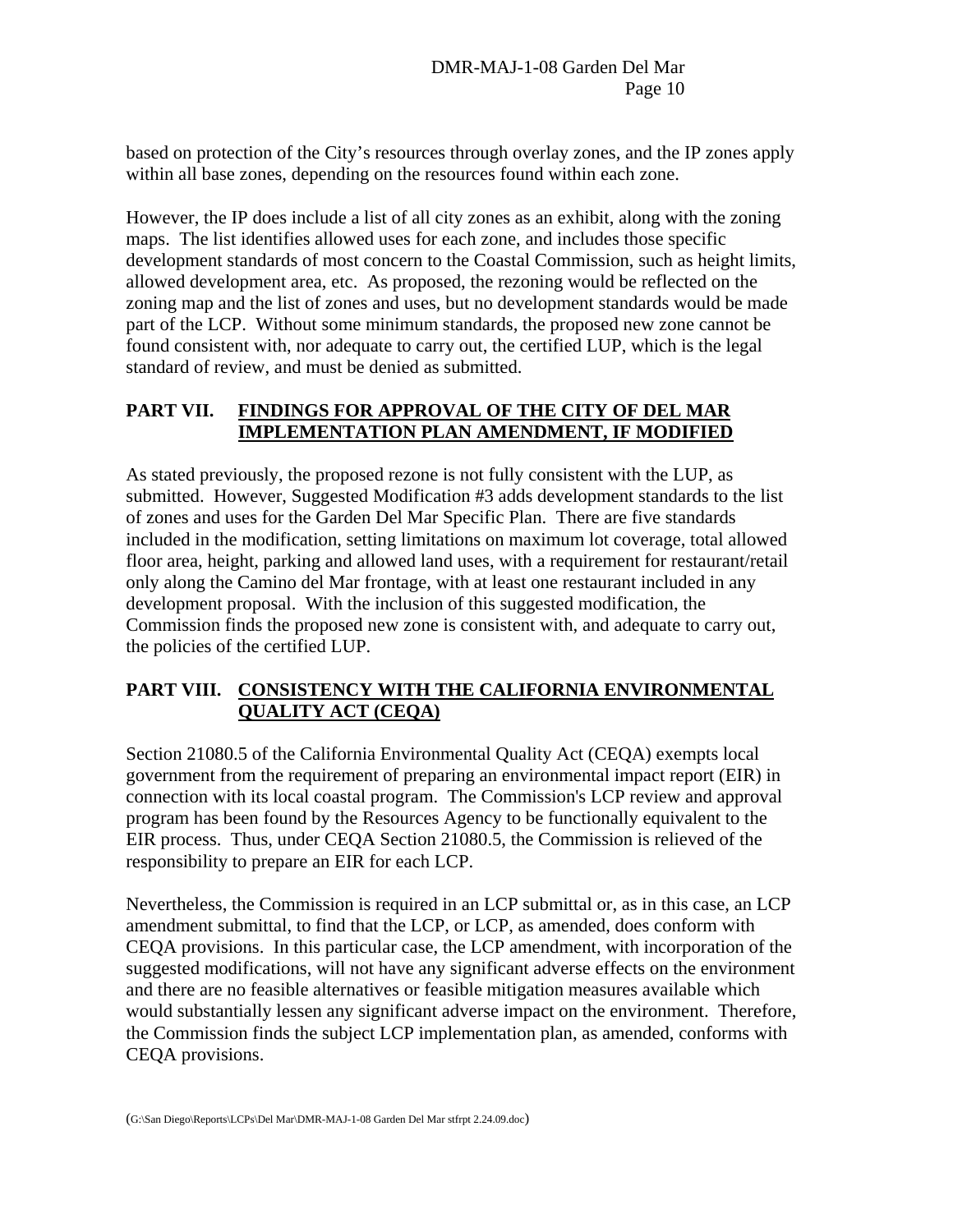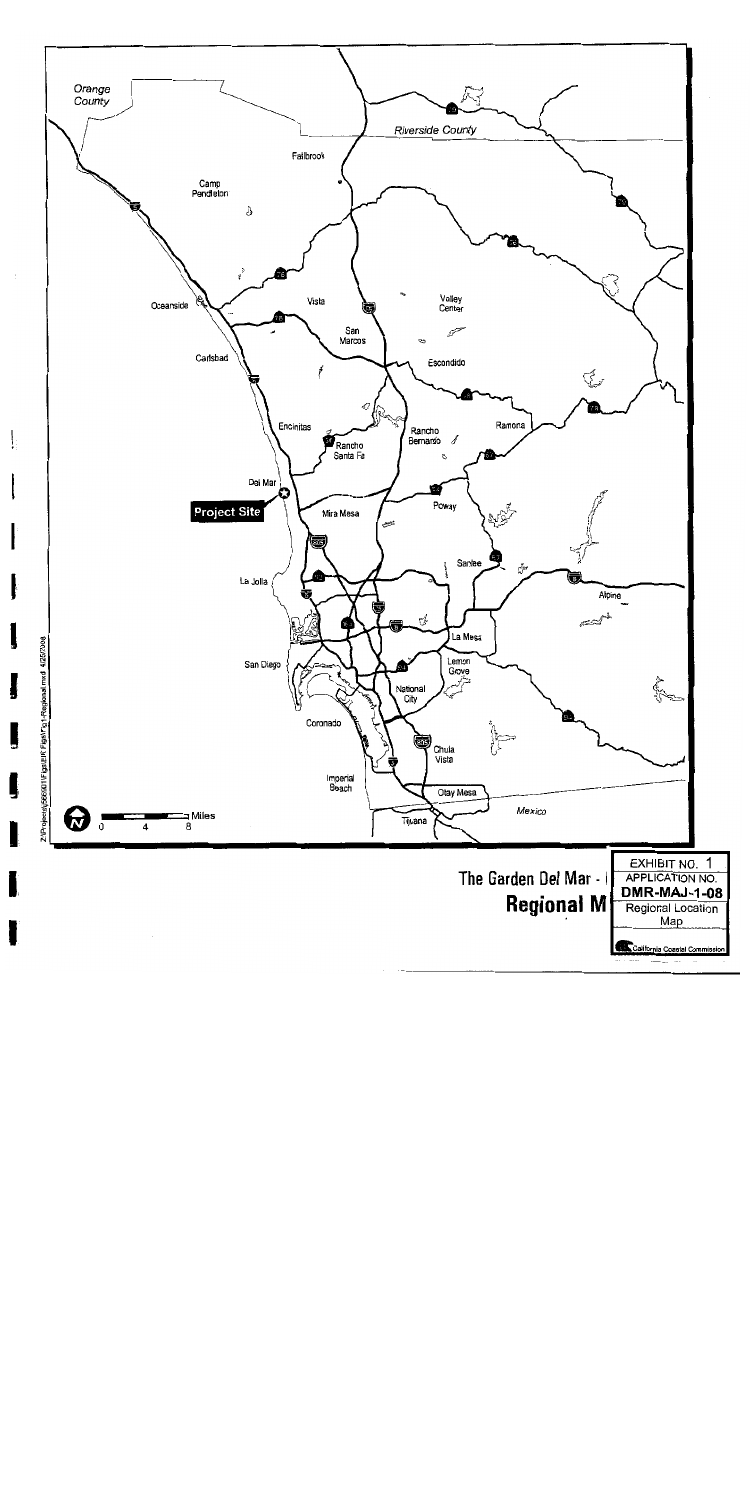#### RESOLUTION NO. 2008-63

A RESOLUTION OF THE CITY COUNCIL OF THE CITY OF DEL MAR. CALIFORNIA, CONDITIONALLY APPROVING AN AMENDMENT TO THE CITY'S LOCAL COASTAL PROGRAM LAND USE PLAN AND IMPLEMENTING ORDINANCE MAPS AND ASSOCIATED LAND USE DESCRIPTIONS TO CHANGE THE DESIGNATION OF A 25,527 SQUARE FOOT PROPERTY LOCATED AT 941 CAMINO DEL MAR IN DEL MAR (APN 300-221-32 and 33) FROM ITS CURRENT OF.  $CC$ (CENTRAL COMMERCIAL) TO **DESIGNATION** A DESIGNATION OF GDMSP (GARDEN DEL MAR SPECIFIC PLAN); **SUBMITTAL AUTHORIZING**  $OF \tTHE$ **PROPOSED AND** AMENDMENTS TO THE CALIFORNIA COASTAL COMMISSION FOR CERTIFICATION

WHEREAS, the entirety of the corporate boundaries of the City of Del Mar are within the Coastal Zone, as determined under the California Coastal Act, California Public Resources Code, Division 20; and

WHEREAS, pursuant to Section 30500 et. seq. of Chapter 6 of Division 20 of the Public Resources Code, local jurisdictions are encouraged to prepare and submit local coastal programs for the purpose of local implementation of the California Coastal Act: and

WHEREAS, pursuant to Chapter 6, Division 20 of the Public Resources Code and Chapter 8, Division 5.5 of Title 14 of the California Code of Regulations, the City of Del Mar prepared a Del Mar Local Coastal Program, consisting of a Land Use Plan and Implementing Ordinances, with the Land Use Plan integrated within the Del Mar Community (General) Plan;

WHEREAS, the Land Use Plan and Implementing Ordinances have each been certified by the California Coastal Commission;

WHEREAS, said Local Coastal Program includes categories of development with descriptions of the allowable uses for each category shown on map exhibits within both the Land Use Plan and Implementing Ordinances segments of the LCP;

WHEREAS, pursuant to Chapter 6, Division 20 of the Public Resources Code and Chapter 8, Division 5.5 of Title 14 of the California Code of Regulations, the City of Del Mar has prepared amendments to the Land Use Plan and Implementing Ordinance segments of the Local Coastal Program, specifically to change the identified land use category for a property located at 941 Camino del Mar from its current designation of CC (Central (Commercial Zone) to a designation of GDMSP (Garden Del Mar Specific Plan);

EXHIBIT NO. 2 **APPLICATION NO. DMR-MAJ-1-08** Resolution and Exhibits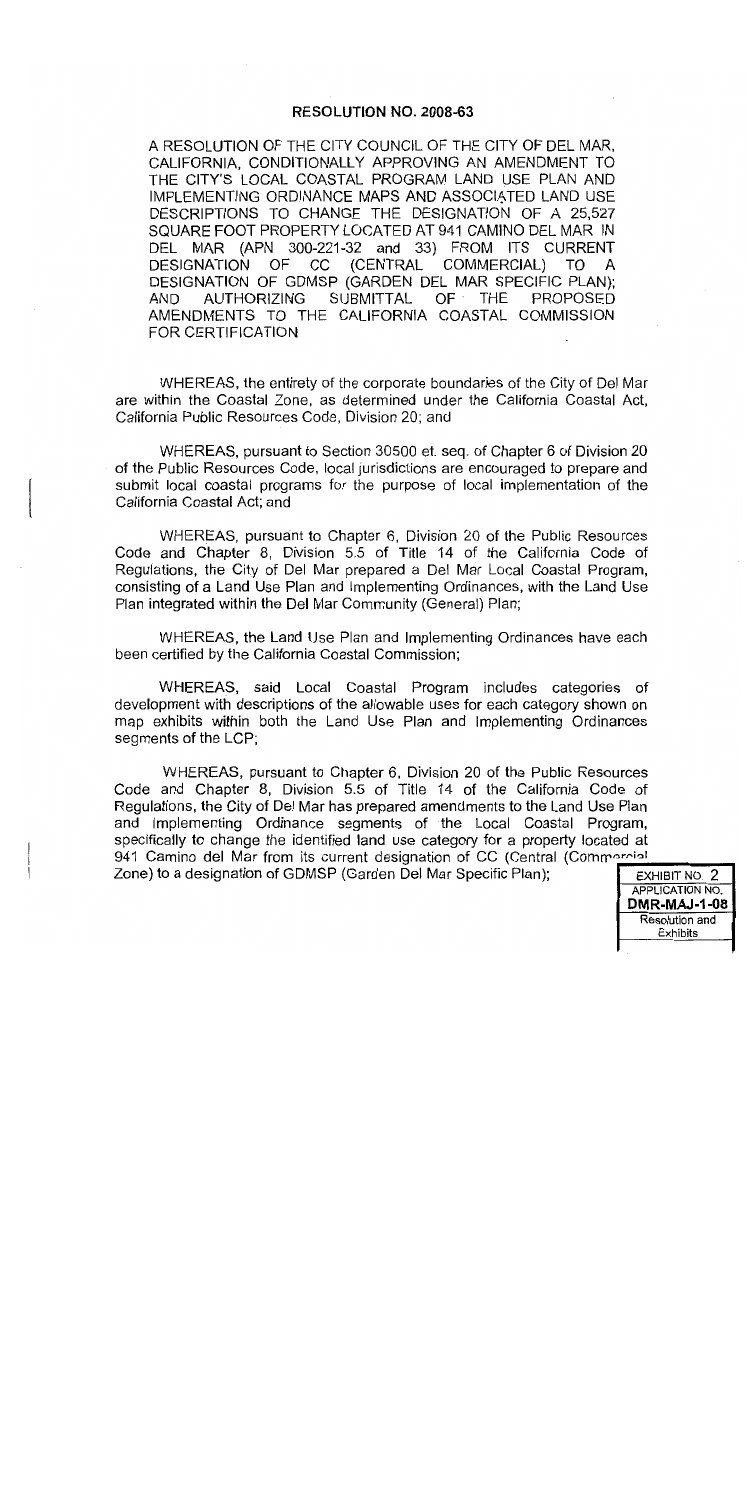WHEREAS, public notice and distribution of the draft amendments to the Local Coastal Program Implementing Ordinances and Land Use Plan were provided with a six-week public review period, per Section 13515 of Chapter 8, Title 14 of the California Code of Regulations; and

WHEREAS, during the preparation of the amendments to the Del Mar Local Coastal Program, the City has coordinated with and been assisted by Coastal Commission staff, per Section 13516, Chapter 8, Title 14 of the California Code of Regulations; and

WHEREAS, the preparation of the proposed amendments to the Local Coastal Program are addressed in a Final Environmental Impact Report prepared for the Garden Del Mar project with such EIR certified by the City of Del Mar City Council on August 4, 2008, consistent with the provisions of the California Environmental Quality Act, Sections 21000-21178 of the Public Resources Code; and

WHEREAS, the Planning Commission of the City of Del Mar conducted a duly-noticed public hearing on the proposed amendments to the Local Coastal Program on June 10, 2008, at which time the Planning Commission considered public testimony and correspondence, and staff reports dated June 10, 2008; and

WHEREAS, and at the conclusion of the June 10, 2008 hearing, the Planning Commission adopted Resolution No. PC-08-10 recommending that the City Council approve the proposed amendments to the Local Coastal Program Land Use Plan and Implementing Ordinances and further recommended their submittal to the California Coastal Commission for certification, and

WHEREAS, on July 21, 2008, at a duly noticed public hearing, Council continued the consideration on this matter until July 28, 2008 and on July 28, 2008, Council continued the consideration on this matter until August 4, 2008; and

WHEREAS, on August 4, 2008, the City Council conducted a duly noticed public hearing on the proposed amendments to the Local Coastal Program Land Use Plan and Implementing Ordinances and considered public testimony, correspondence, and the staff reports submitted to the City Council.

NOW, THEREFORE, BE IT RESOLVED by the City Council of the City of Del Mar, that it is intended that the amendments to the Del Mar Local Coastal Program Land Use Plan and Implementing Ordinances, as identified in the document entitled LCPA-08-02 and attached as Exhibit A, be carried out in a manner fully conforming with the California Coastal Act, Division 20 of the California Public Resources Code.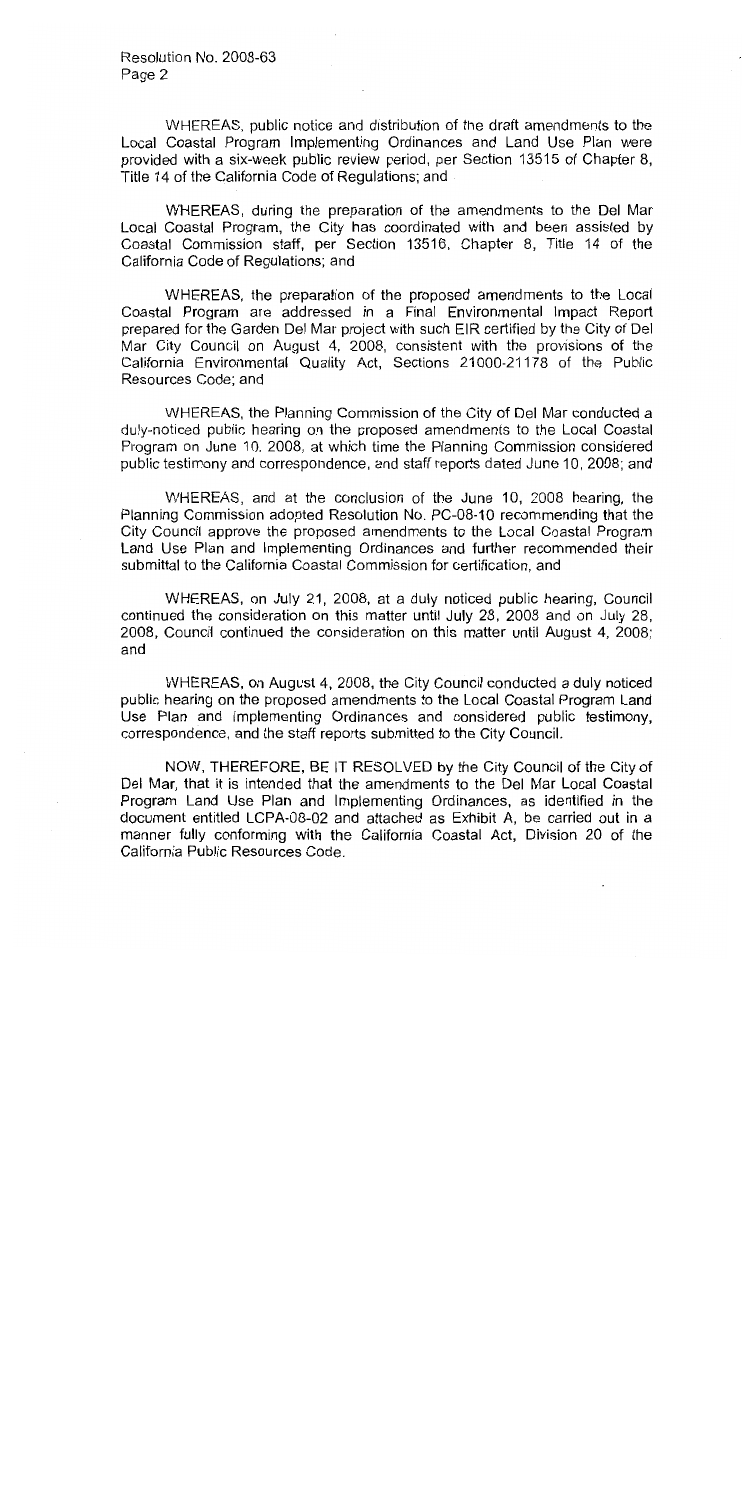Resolution No. 2008-63 Page 3

AND BE IT FURTHER RESOLVED that the Planning and Community Development Director of the City of Del Mar is hereby directed to submit copies of the proposed amendments to the Del Mar Local Coastal Program and other material as required, to the California Coastal Commission for consideration of approval and certification, pursuant to Article 2, Chapter 6 and Article 1, Chapter 7 of Division 20 of the Public Resources Code; and Chapters 6 and 8, Division 5.5, Title 14 of the California Code of Regulations.

AND BE IT FURTHER RESOLVED that the Local Coastal Program amendments approved herein shall not become effective unless and until the Garden Del Mar Specific Plan (City application SP-07-01) is approved by the voters of Del Mar and such affirmative vote is certified by the City Council of the City of Del Mar.

PASSED AND ADOPTED by the City Council of the City of Del Mar, this 4th day of August, 2008.

Duil / D<br>DAVID DRUKER, Mayor,

**ATTEST AND CERTIFICATION** 

STATE OF CALIFORNIA COUNTY OF SAN DIEGO CITY OF DEL MAR

I, Mercedes Martin, City Clerk of the City of Del Mar, California DO HEREBY CERTIFY, that the foregoing is a true and correct copy of Resolution 2008-63, adopted by the City Council of the City of Del Mar, California, at a Regular Meeting held the 4th day of August 2008, by the following vote:

AYES:

Councilmembers Abarbanel, Earnest, Hilliard, Deputy Mayor Crawford: Mayor Druker

NAYS: None ABSENT: **None** ABSTAIN: None

MERCEDES MARTIN. City Clerk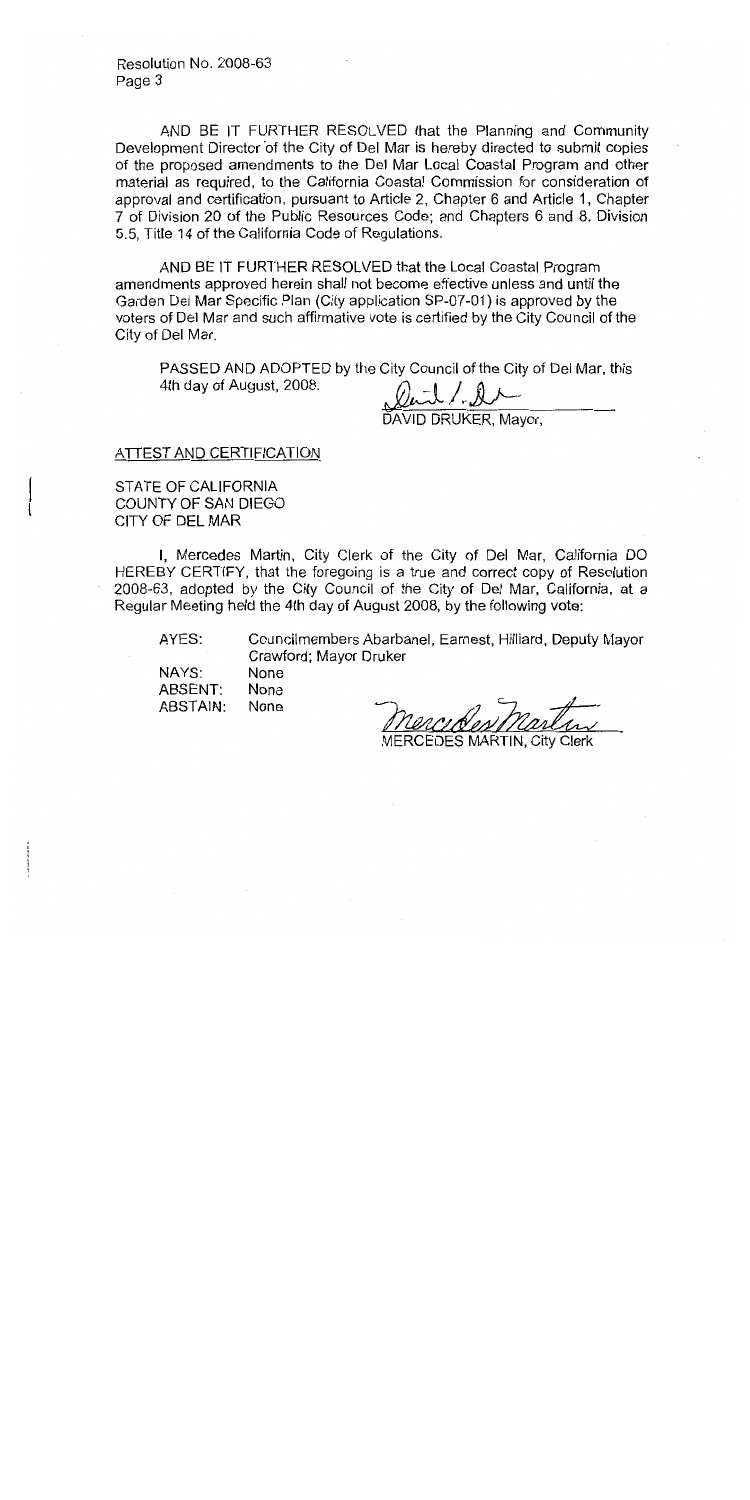

A1160420081TEM

 $\overline{ }$